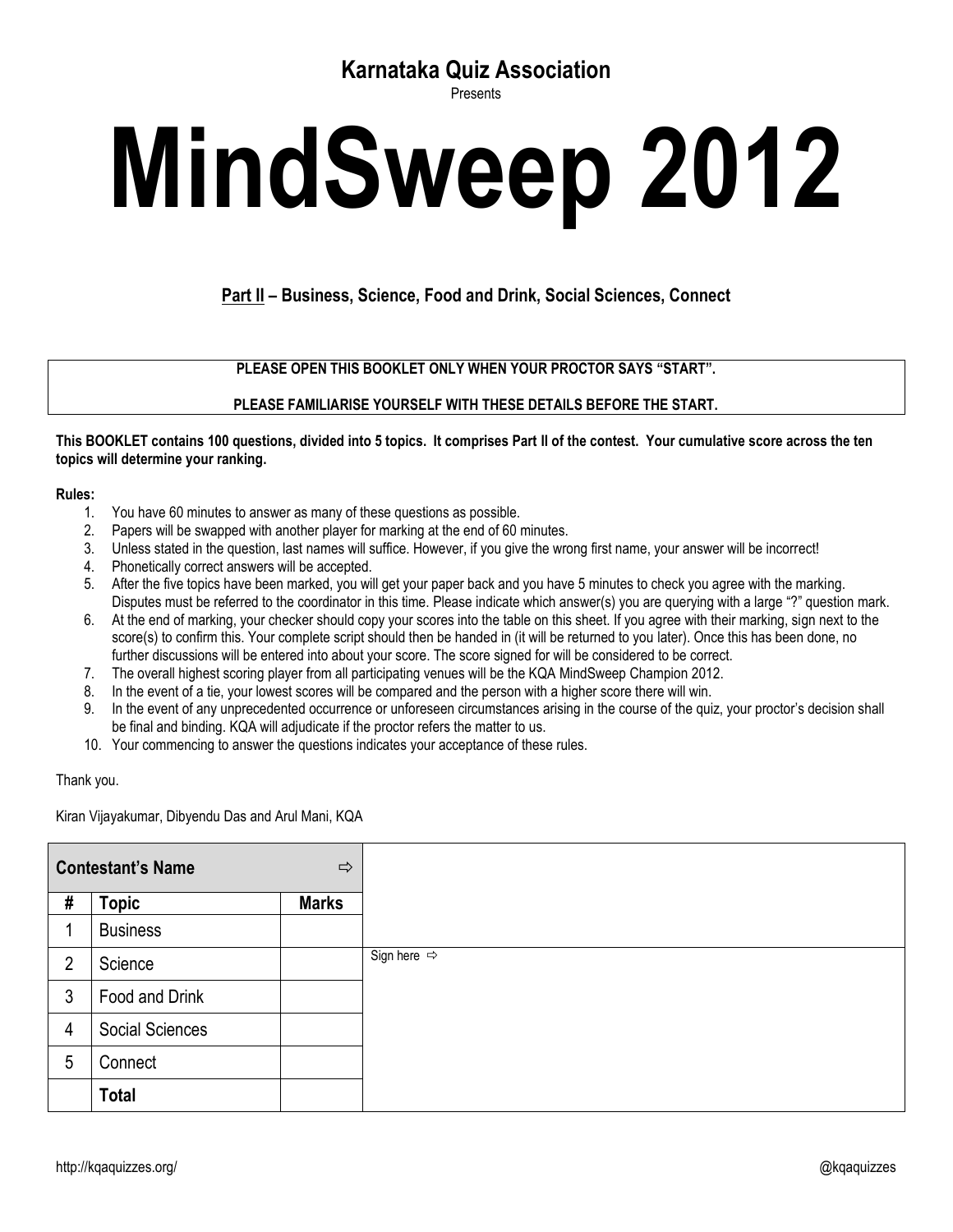|     | 1. Carl Heinrich Theodor _____ married well, and was thus able to go into<br>business in 1838. He set up a coffee and chicory roasting operation. His<br>sons hit upon ways of selling bean, pea, lentil and sago flour in packets, and<br>that eventually led them to the distinctive product now associated with their<br>surnames. What surname?                                                                                                                  |    | 1. Knorr.                                                                 |
|-----|----------------------------------------------------------------------------------------------------------------------------------------------------------------------------------------------------------------------------------------------------------------------------------------------------------------------------------------------------------------------------------------------------------------------------------------------------------------------|----|---------------------------------------------------------------------------|
|     | 2. They patented the Autochrome colour process in 1903 and specialised in<br>photographic products for the next couple of decades. Their business was<br>eventually acquired by the Ilford company. Who are we talking about?                                                                                                                                                                                                                                        |    | 2. Lumière Brothers.                                                      |
| 3.  | They were traditionally made from bone, quill, ivory or gold and silver, if you<br>could afford such ostentation. Mass production is traced to the American<br>entrepreneur Charles Forster who noticed young boys selling similar objects<br>made of Spanish willow while travelling through Brazil. He returned to<br>Boston in 1870 and set up a factory that used white birch as raw material<br>because it was tasteless. What business did Forster thus begin? |    | 3. Toothpicks.                                                            |
|     | 4. In the 1880s, competing entrepreneurs Joseph Fralinger and Enoch James<br>began packaging the so-called saltwater taffy as a souvenir for tourists<br>visiting their seaside town to take away. The fad caught on, they found<br>markets elsewhere, and so they combined businesses and enjoyed a brief<br>monopoly. In which tourist resort did all this begin?                                                                                                  |    | 4. Atlantic City, NJ.                                                     |
| 5.  | The first known mention of this term goes back to 1869-Dr. Chase's<br>Recipes mentions that burdock, yellow dock, sarsaparilla, dandelion and<br>spikenard are the key ingredients. In 1876, Charles Hires began marketing<br>packets of the stuff under the slogan "the greatest health-giving beverage in<br>the world". What?                                                                                                                                     |    | 5. Root Beer.                                                             |
| 6.  | In the 1950s, there were perhaps four consumer products that were status<br>symbols in China—the wristwatch, the sewing machine, the radio, and one<br>more, usually manufactured by the Forever company from Shanghai. There<br>is an Ai Wei Wei installation that bears this company's name and welds<br>together hundreds of their products. What did Forever make?                                                                                               |    | 6. Bicycles.                                                              |
|     | 7. The term BRIC originally referred to Brazil, Russia, India and China. Some<br>people insisted on calling them BRICs, but nowadays that acronym is spelt<br>BRICS because many have begun including another country in this<br>grouping. Which other country?                                                                                                                                                                                                      |    | 7. South Africa.                                                          |
|     | 8. The Washington Convention which came into force in 1975 tries to ensure<br>that trade does not endanger the survival of any species. By what acronym<br>is the treaty commonly known?                                                                                                                                                                                                                                                                             |    | 8. CITES (Convention on<br>International Trade in<br>Endangered Species). |
| 9.  | When this idea was mooted, industry experts felt that the name chosen for<br>this venture would alienate prospective customers. John Kilcullen of IDG,<br>whose idea this was, disagreed. He felt that the term was not a judgment so<br>much as a term of endearment, that buyers would recognise this. The<br>distinctive yellow-and black colour scheme made their releases easy to pick<br>out. What are we talking about?                                       | 9. | The Dummies series. (DOS for<br>Dummies etc.)                             |
| 10. | Keizo Saji was responsible for getting his countrymen to tear themselves 10. Suntory.<br>away from home-grown diversions to sample whisky. He founded an art<br>museum that bore the name of his company in Osaka, and a Music Hall,<br>similarly titled, in Tokyo. Which company did Saji head?                                                                                                                                                                     |    |                                                                           |
|     | 11. Which company traces its origins back to a store set up by Sotirios 11. Bulgari.<br>Voulgaris in his home village Paramythia in Greece in the 1870s?                                                                                                                                                                                                                                                                                                             |    |                                                                           |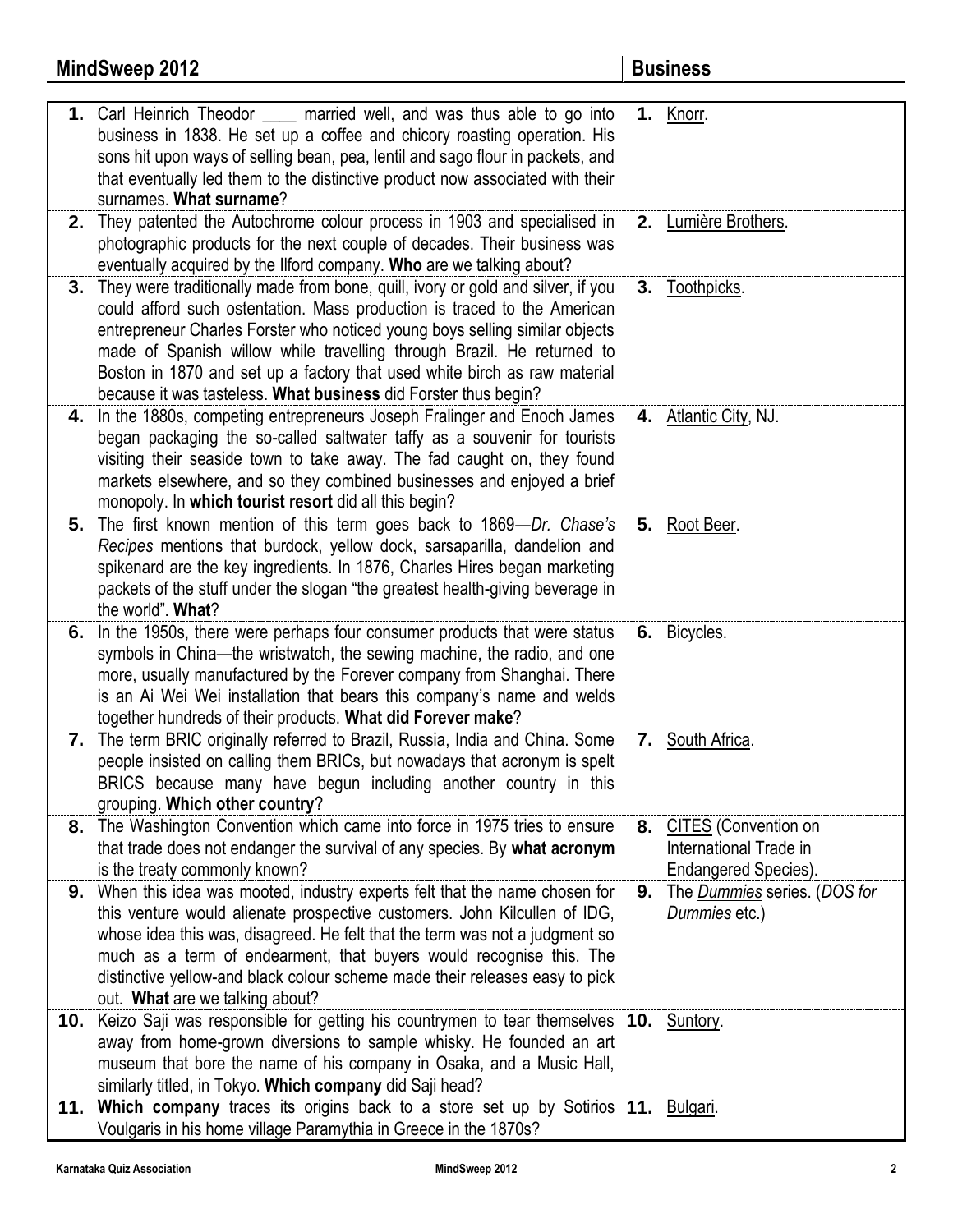| 12. Often called "Woodstock for Capitalists", these meetings take place in the 12. Berkshire Hathaway.<br>Qwest Center in Omaha, Nebraska, and attract over 20,000 people. Known<br>for their humour and light-heartedness, the meetings typically start with a<br>movie made for the audience and last for about six hours. Which company<br>organises them?                                  |  |
|------------------------------------------------------------------------------------------------------------------------------------------------------------------------------------------------------------------------------------------------------------------------------------------------------------------------------------------------------------------------------------------------|--|
| 13. A common English word is used in accounting to refer to the value of an 13. Goodwill.<br>entity over and above the value of its assets. This value derives from factors<br>such as consumer loyalty to the brand. What?                                                                                                                                                                    |  |
| 14. He claimed that he had set himself three goals in life: to be the greatest 14. Joseph Schumpeter.<br>economist in the world, to be the best horseman in all of Austria and the<br>greatest lover in all of Vienna. He said he had reached two of his goals, but<br>he never said which two. Identify this economist after whom The<br>Economist named a column on business and management. |  |
| 15. The Spanish river is known for its deep reddish colour and very acidic water. 15. Rio Tinto.<br>The river is also of interest to astro-biologists who have compared its<br>constituents to those of Mars' rocks. Which company takes its name from<br>this river?                                                                                                                          |  |
| 16. Dubbed "the most expensive bottled water" '_____ H2O' is available in 16. Bling.<br>limited edition 750 ml reusable frosted glass bottles handcrafted with<br>Swarovski crystals. Fill up the blank with a slang word used in music and<br>popular culture.                                                                                                                                |  |
| 17. What is the name of the index, created by an African telecom billionaire, 17. Mo Ibrahim Index.<br>which ranks the level of governance of African countries?                                                                                                                                                                                                                               |  |
| 18. Miguel Caballero is a clothing company with headquarters in Bogota, 18. Bullet-proof clothing.<br>Colombia. Its clients include Steven Segal, Hugo Chavez and several other<br>heads of state. Some of them prefer the fashionable versions. What is<br><b>Miguel Caballero's specialty?</b>                                                                                               |  |
| 19. Founded around 1000 AD, Pontificia Fonderia Marinelli is one of the oldest 19. Church bells.<br>surviving business houses of the world run by the Marinelli family. The<br>Catholic Church accounts for a large percentage of the firm's business. The<br>Leaning Tower of Pisa installed one of its products in 2004. What does the<br>company produce?                                   |  |
| 20. Comvita Apinate dressing, initially marketed in New Zealand, is used to heal 20. Manuka Honey.<br>wounds, burns, bed sores and graft sites. What is its primary component<br>known for its antibacterial properties and derived from the flowers of<br>Leptospermum scoparium? Please be specific.                                                                                         |  |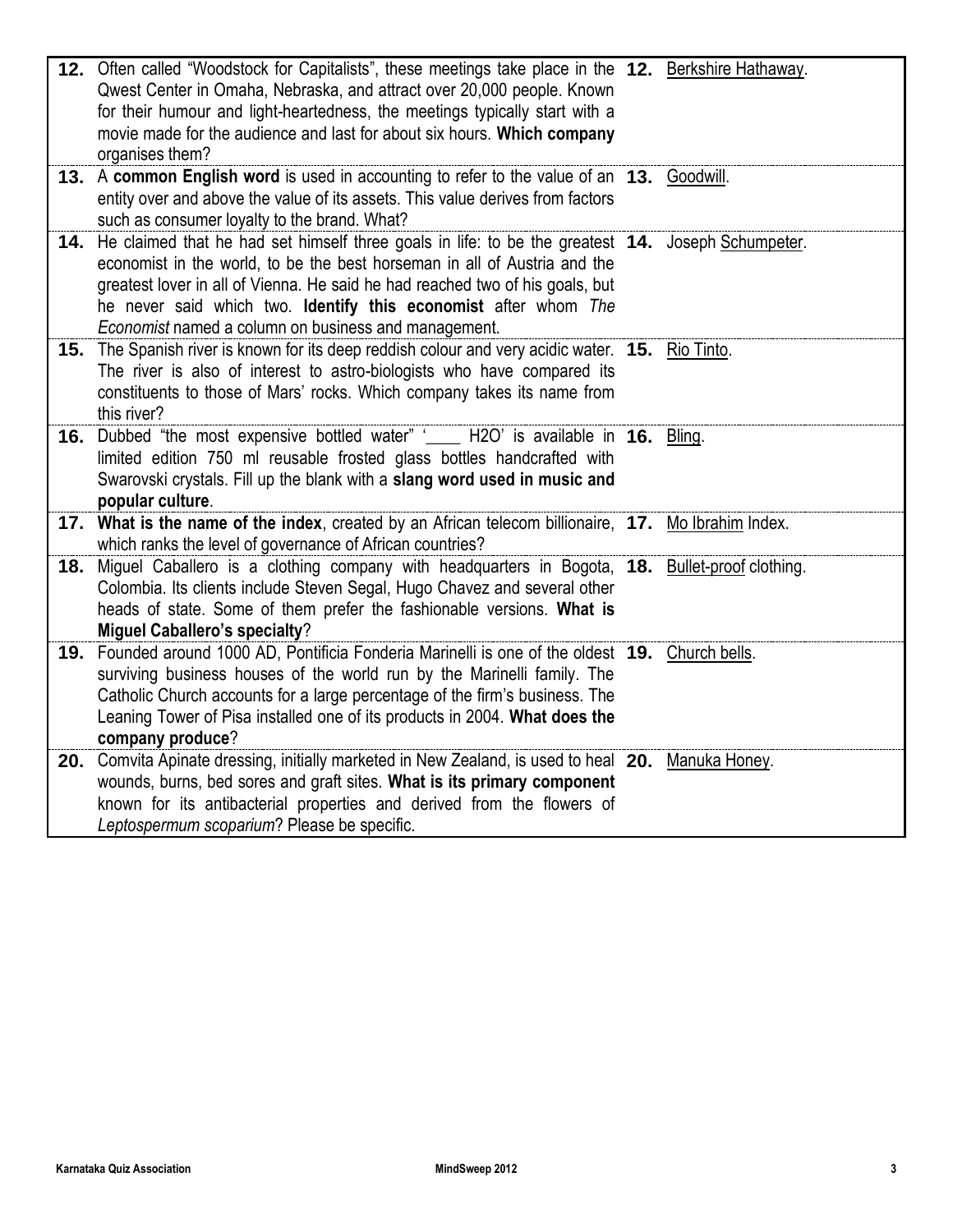|    | <b>MindSweep 2012</b>                                                                                                                                                                                                                                                                                                                                                                                                                                                                                                                                                                                                                                      |    | <b>Science</b>                                     |
|----|------------------------------------------------------------------------------------------------------------------------------------------------------------------------------------------------------------------------------------------------------------------------------------------------------------------------------------------------------------------------------------------------------------------------------------------------------------------------------------------------------------------------------------------------------------------------------------------------------------------------------------------------------------|----|----------------------------------------------------|
|    | 1. The director Ilya Krzhanovsky has been shooting the film Dau since 2006 on<br>a set near Kharkhov and has inspired much attention on account of his<br>fanatical attempts at re-creating '50s and '60s Moscow, home to Dau's<br>subject, a Nobel Prize-winning physicist who significantly advanced<br>quantum mechanics with his theories of diamagnetism, superfluidity, and<br>superconductivity. In quite a cinematic twist, the subject spent two months in<br>a coma after a car-crash and the Nobel he had won had to be awarded to<br>him in a bedside ceremony. Who?                                                                           |    | 1. Lev Landau.                                     |
| 2. | Vincent Zigas, a medical officer posted in Papua New Guinea, found several<br>patients of the Fore tribe afflicted with uncontrollable trembling that was<br>typically followed by neurological collapse and death. A researcher named<br>Daniel Carleton Gajdusek was eventually able to link it to the practice of<br>cannibalism. He described the disease as the result of the action of 'slow<br>viruses', elements that are now simply called 'prions'. Gajdusek won the<br>Nobel for his work in 1976. What was the disease that Gajdusek studied?                                                                                                  |    | <b>2.</b> Kuru.                                    |
| 3. | This plant species gives off secretions called Tabasheer which are 97%<br>silica. It is claimed that this is a cure for coughs, asthma and is also an<br>aphrodisiac. It is also true that Tabasheer is chemically inert, but may<br>catalyse some chemical reactions. Where is Tabasheer normally<br>obtained from?                                                                                                                                                                                                                                                                                                                                       |    | 3. Bamboo.                                         |
| 4. | The land bridge that once connected Alaska to Siberia and facilitated the<br>first migrations across Asia into North America is named after which 17th<br>century Dane?                                                                                                                                                                                                                                                                                                                                                                                                                                                                                    |    | 4. Vitus Bering.                                   |
|    | 5. Johann Bayer introduced a convention in a book titled Uranometria that is<br>followed to this day. The convention has two elements—the group that the<br>individual body belongs to and a Greek letter. Where is it used?                                                                                                                                                                                                                                                                                                                                                                                                                               |    | 5. Names for stars (such as Alpha<br>Centauri).    |
| 6. | The disease causing organisms identified by this name have nothing to do<br>with trees or forests. The name actually connects the organism directly to<br>their vectors. What term are we looking for?                                                                                                                                                                                                                                                                                                                                                                                                                                                     |    | 6. Arboviruses.                                    |
|    | 7. This researcher from the Instituto Osvaldo Cruz found that workers on a<br>railroad project in Minas Geraes kept falling ill. They complained about<br>being bitten by a bug they called Barbiero (Kissing Bug) because it tended<br>to attack them around the lips and the cheeks. The researcher found that<br>the bug would not only draw blood but also defecate around the bite, leaving<br>behind an organism that spread disease. The disease is characterised by<br>weakness, enlarged internal organs and the slowing down of digestion. The<br>disease is named after the Brazilian researcher who identified how it<br>spread. What disease? |    | 7. Chaga's Disease.                                |
| 8. | This 1661 work is designed as an argument in dialogue between four<br>interlocutors: Carneades, who is sceptical about the Aristotlean position, his<br>friend Themistus who argues in favour of Aristotle, Philoponis who speaks<br>for Paracelsus, and the neutral Eleutherios. The author put the same ideas<br>into a more succinct form in an earlier essay titled Reflexions on the<br>Experiments vulgarly alledged to evince the four peripatetique Elements.<br>Name the work.                                                                                                                                                                    | 8. | <b>The Sceptical Chymist (by Robert</b><br>Boyle). |
|    | <b>9.</b> A superconductor, during its transition to the superconducting state, expels<br>a magnetic field. After which German physicist is this phenomenon which<br>causes a magnet to levitate above a superconductor named?                                                                                                                                                                                                                                                                                                                                                                                                                             |    | <b>9.</b> Walther Meissner.                        |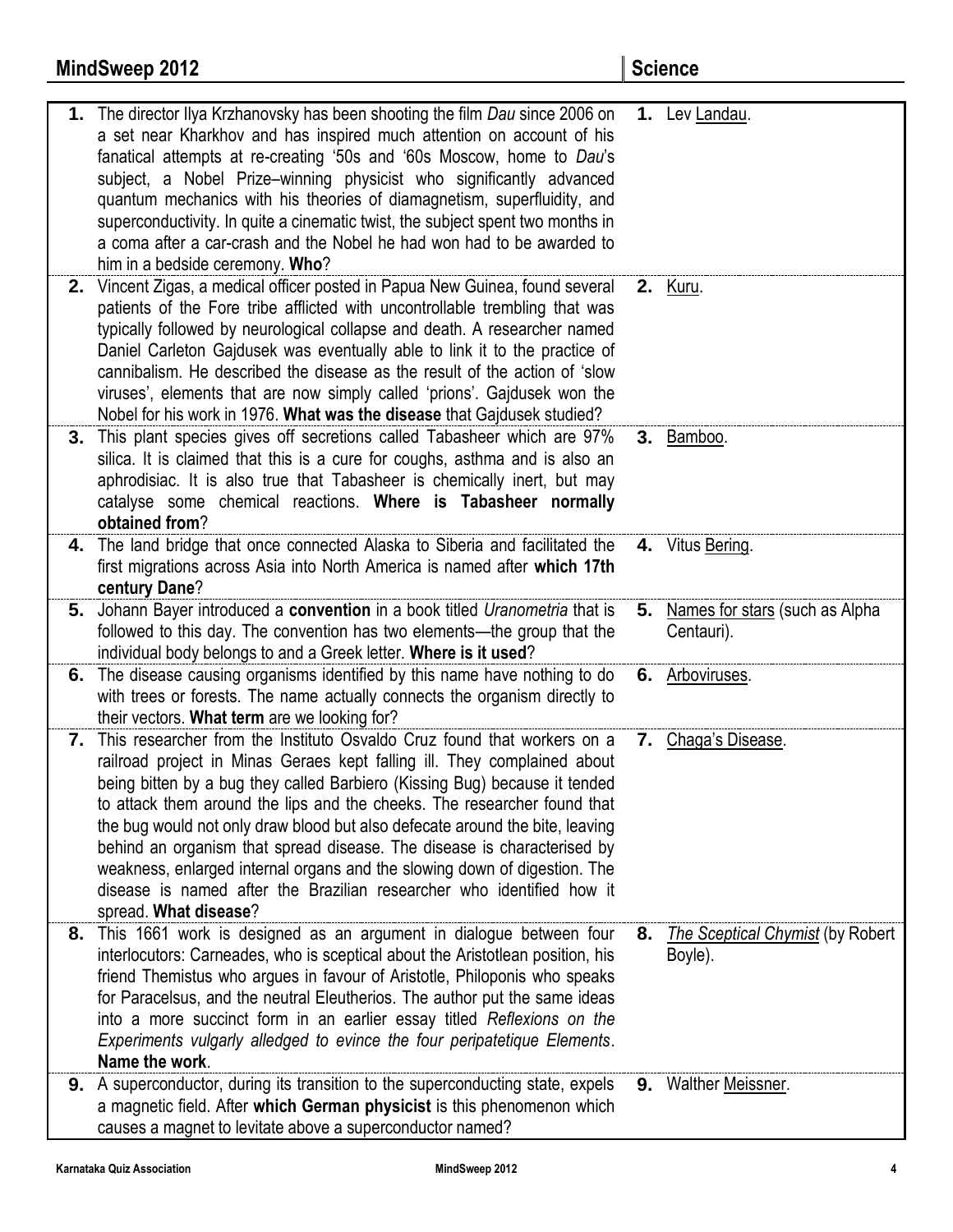|     | 10. Which of the seven SI (International System of Units) base units may also 10. Mole.<br>refer to one of the mammals in the Talpidae family?                                                                                                                                                                                                                                                                                                                                                                                                                                     |              |
|-----|------------------------------------------------------------------------------------------------------------------------------------------------------------------------------------------------------------------------------------------------------------------------------------------------------------------------------------------------------------------------------------------------------------------------------------------------------------------------------------------------------------------------------------------------------------------------------------|--------------|
|     | 11. What term, in natural sciences, is used to describe a relationship between 11. Commensalism.<br>two living organisms where one benefits and the other is not significantly<br>harmed or helped? It derives from the Latin for 'sharing a table'?                                                                                                                                                                                                                                                                                                                               |              |
| 12. | The first scientific reference to these objects was a 1611 treatise by 12. Snowflakes OR Snow crystals.<br>Johannes Kepler titled A New Year's Gift or On the Six-Cornered ____. It<br>would be 300 years before his question (of why they always exhibit a six-<br>fold symmetry) could finally be answered, requiring the development of X-<br>ray crystallography. What objects?                                                                                                                                                                                                |              |
|     | 13. A belt of silk runs over two metal pulleys, one of which is surrounded by a 13. Van de Graaff generator.<br>hollow metal sphere. Two electrodes, in the form of comb-shaped rows of<br>sharp metal points, are positioned respectively near to the bottom of the<br>lower pulley and inside the sphere, over the upper pulley. The top electrode<br>is connected to the sphere and the bottom one to the ground. A high DC<br>potential is applied to the upper pulley. A simple version of which<br>equipment is being described here?                                        |              |
|     | 14. What project, named after the company's founder and garnering worldwide 14. IBM Watson.<br>attention in February 2011, had an "avatar" of a globe with 42 coloured<br>threads criss-crossing it as a reference to the novel The Hitchhiker's Guide<br>to the Galaxy?                                                                                                                                                                                                                                                                                                           |              |
| 15. | Inside the $\frac{1}{\sqrt{1-x^2}}$ is a gas generator containing a mixture of NaN <sub>3</sub> (Sodium <b>15.</b> Air-bags in automobiles.<br>Azide), KNO <sub>3</sub> (Potassium Nitrate) and SiO <sub>2</sub> (Silicon Dioxide). When the<br>undesired event happens, an electric circuit is turned on by a sensor, and a<br>series of chemical reactions generate nitrogen gas that fills _____ in 20 to 30<br>milliseconds. Fill up the blank.                                                                                                                                |              |
| 16. | (Visual) In a March 1999 correspondence in the magazine Nature, Thomas 16. Necktie knots.<br>Fink and Yong Mao of Cavendish Laboratory, Cambridge, investigated 85 of<br>these and looked closely at four that are in widespread use. They also<br>developed a mathematical model that mapped the 85 to random walks on a<br>triangular lattice. What are these that many of struggle with initially to get<br>right?                                                                                                                                                              |              |
| 17. | (Visual) One of the several associated with the development of the modern <b>17.</b> Philo Farnsworth.<br>television, the inventor appeared only once on a TV program, as a mystery<br>guest on the TV quiz show I've Got A Secret. Who is this inventor, also<br>associated with a nuclear fusion device?                                                                                                                                                                                                                                                                         |              |
|     | 18. The term for the study of lighthouses derives from the island on which the 18. Pharology (from the island of<br>Lighthouse of Alexandria stood. What is the term?                                                                                                                                                                                                                                                                                                                                                                                                              | Pharos).     |
|     | 19. SN 1054 is a supernova that was first observed in 1054 AD by Chinese, 19.<br>Arab and Japanese astronomers. It was visible in ordinary light for 23 days<br>and for around two years in the night-sky. What is its famous remnant that<br>has a pulsar at its centre and expands at the rate of 1500 km per second?                                                                                                                                                                                                                                                            | Crab Nebula. |
| 20. | The influential paper titled Programming a Computer for _____ ____ was 20. Playing Chess.<br>published by Claude Shannon in 1950 with the introduction: 'This paper is<br>concerned with the problem of constructing a computing routine or a<br>"program" which will enable it to ____ ____. Although perhaps of no<br>practical importance, the question is of theoretical interest, and it is hoped<br>that a satisfactory solution of this problem will act as a wedge in attacking<br>other problems of a similar nature and of greater significance.' Fill up the<br>blanks. |              |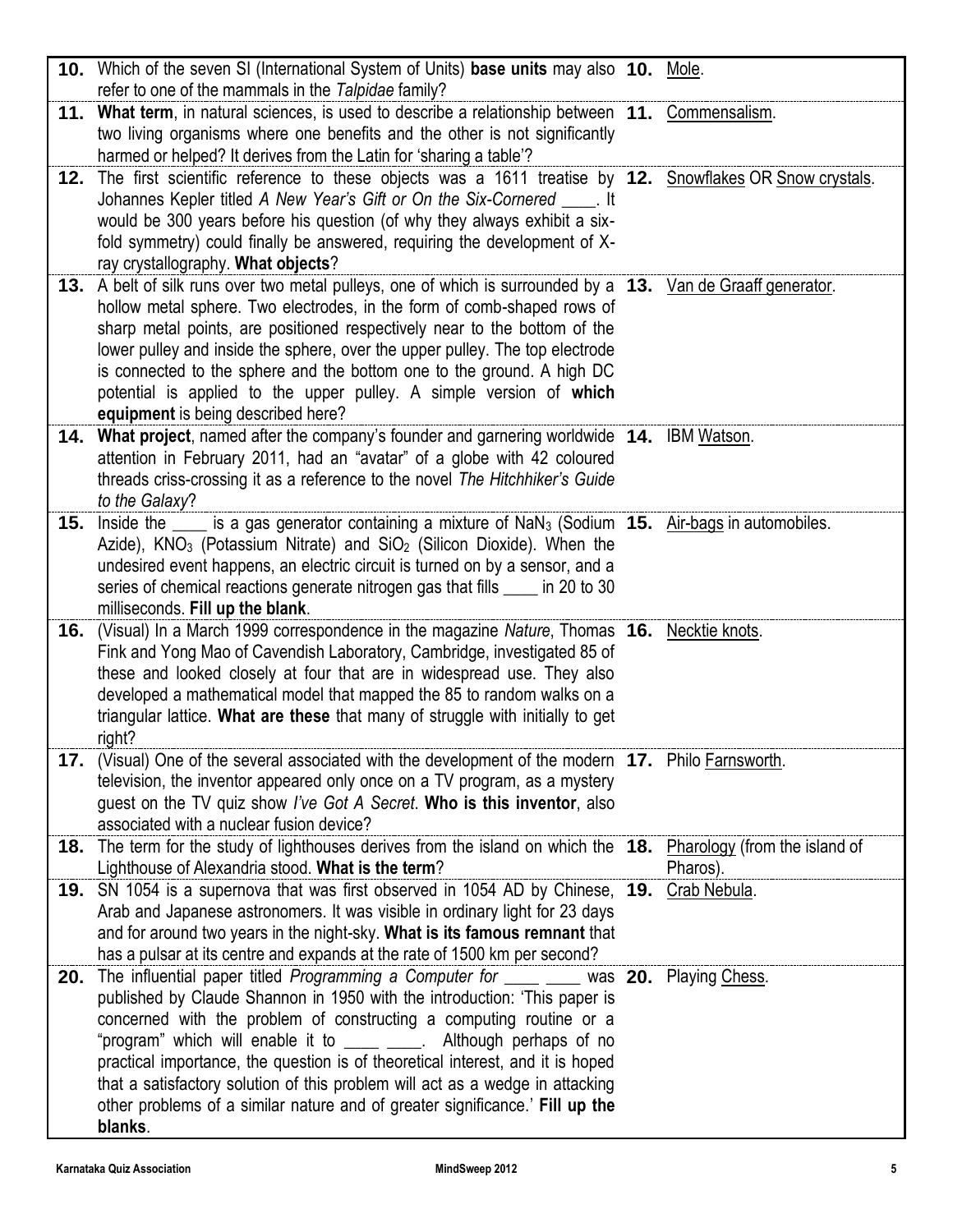|    | <b>MindSweep 2012</b>                                                                                                                                                                                                                                                                                                                                                                                                                                                                                                             |    | <b>Food and Drink</b>                                                           |
|----|-----------------------------------------------------------------------------------------------------------------------------------------------------------------------------------------------------------------------------------------------------------------------------------------------------------------------------------------------------------------------------------------------------------------------------------------------------------------------------------------------------------------------------------|----|---------------------------------------------------------------------------------|
| 1. | This member of the <i>Artocarpus</i> genus is described by the Mughal emperor<br>Babur, in his Babur-nama, as resembling a sheep's stomach stuffed and<br>made into a gipa--somewhat like haggis--yet sickeningly sweet. The English<br>name of this fruit is often derived from the Sanskrit word for 'wheel', on<br>account of the radial arrangement of the seeds, but this name probably<br>comes from a forgotten Dravidian word for the rind and refuse that makes<br>eating this fruit inordinately hard work. What fruit? | 1. | Jackfruit.                                                                      |
| 2. | This wine from Greece takes its name from the fact that pine resin was once<br>used to seal amphorae in order to keep the wine from turning. The resin is<br>now introduced into the must to give the wine its characteristic flavour. What<br>is this name?                                                                                                                                                                                                                                                                      |    | 2. Retsina.                                                                     |
| 3. | The scientific name for this fruit references India twice over. Its ordinary<br>name is probably a misnomer because it originated in the tropical savannah<br>of Africa before travelling to India, according to food historian K.T. Achaya.<br>Marco Polo used this name in 1298 while the earliest written reference in<br>Arabic seems to date back to 1335. What fruit?                                                                                                                                                       |    | 3. Tamarind OR Tamarindus indis.                                                |
| 4. | The creation of this dish occurred, according to lore, after victory in a battle<br>on 14 June 1800. The only available provisions were 3 eggs, 4 tomatoes,<br>some crayfish, a small hen, garlic, oil and a saucepan. The chef used his<br>bread ration to make a panada, browned the chicken in oil, fried the eggs in<br>the same oil with garlic and tomatoes, and poured over this some water<br>laced with brandy and then put the crayfish on top to cook in the steam.<br>What was created thus?                          |    | 4. Chicken Marengo OR Poulet<br>Marengo.                                        |
| 5. | This term comes from the Islamic world and could denote either the<br>crushing or the cooking operations carried out on the whole wheat used in<br>Middle-Eastern preparations such as Tabbouleh. What term?                                                                                                                                                                                                                                                                                                                      |    | 5. Bulgur.                                                                      |
| 6. | (Visual) Its English name has nothing to do with energy or raking in the<br>moolah. This cereal reminded some ancestral Dutch genius of beech-nuts<br>and hence the name. In some European countries, the name used comes<br>from the dark colour of the grain. Some other European languages use the<br>term made popular for Arabs after the crusades-it is possible that returning<br>crusaders brought the grain back with them. What cereal?                                                                                 |    | 6. Buckwheat.                                                                   |
|    | 7. An Australian water-body lends its name to a spectacular tree species and<br>provides the common name for the lobster Thenus orientalis, a somewhat<br>trilobite-like creature. Which water-body?                                                                                                                                                                                                                                                                                                                              | 7. | Moreton Bay (Moreton Bay Fig<br>and Moreton Bay Bug).                           |
| 8. | Hadji Bekir moved from Anatolia to the big city in 1776 and the result was<br>something that figures as plot element in the C.S. Lewis novel The Lion,<br>The Witch and the Wardrobe. What are we talking about?                                                                                                                                                                                                                                                                                                                  | 8. | Turkish Delight. (Hadji Bekir was<br>apparently the creator of Rahat<br>Lokum.) |
| 9. | (Visual) This is a three-cornered pastry common among the Ashkenazi. It<br>takes its name from the anti-Semite villain in the Purim story who gets his<br>just desserts in one of the books of the Old Testament. Either name the<br>pastry OR the character.                                                                                                                                                                                                                                                                     | 9. | Hamantaschen OR Haman. (Also<br>accept Hamantash.)                              |
|    | 10. A fino is normally reclassified as X if the layer of flor, or wine yeast, does not 10. Amontillado.<br>develop adequately in the barrel. The term translates into English as 'in the<br>style of X', X being a town in the Cordoba region of Spain. X also figures in<br>the title of a famous 1846 short story by an American writer. What is the<br>term X?                                                                                                                                                                 |    |                                                                                 |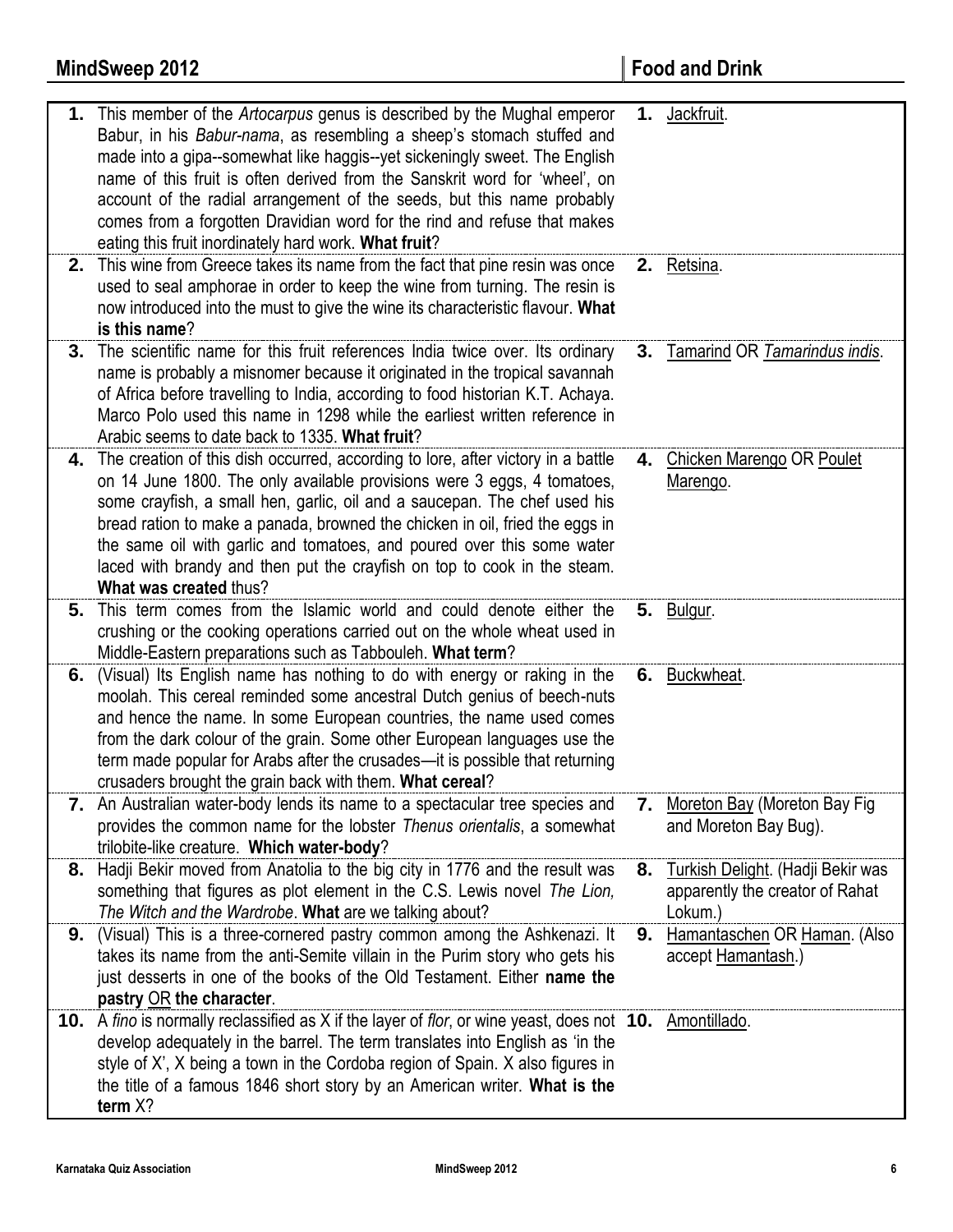| 12. | 11. This English term is derived from the word used in North India for the 11. Toddy.<br>fermenting sap of the palmyra. It may be used as a generic term for alcohol<br>in some parts of the world and that is perhaps how it also finds use in the<br>name for a steamy mixture of whisky, cloves, cinnamon, lemon juice and<br>honey. What term is used in all these senses?<br>Jose Robinson Lindley travelled from England to South America in the early 12. Inca Kola.                                                                                                                            |            |
|-----|--------------------------------------------------------------------------------------------------------------------------------------------------------------------------------------------------------------------------------------------------------------------------------------------------------------------------------------------------------------------------------------------------------------------------------------------------------------------------------------------------------------------------------------------------------------------------------------------------------|------------|
|     | 1900s and started a small business selling homemade carbonated<br>beverages. In 1935, to commemorate the 400th anniversary of Lima's<br>founding, he rolled out a unique drink that used the flavour of lemon<br>verbena. Within a decade, it was the best-selling carbonated drink in that<br>region. It is bright yellow in colour, and common taste analogies include 'like<br>bubblegum', 'like banana', 'like pineapple' and 'like tooth-paste'. What<br>beverage?                                                                                                                                |            |
| 13. | Obtained from the roots of Piper methysticum, a lesser-known member of 13. Kava.<br>the Pepper family, this drink is consumed across several Pacific Ocean<br>cultures. An entrepreneur in Vanuatu began marketing Lava Kola, an 'anti-<br>energy' drink that uses the basic chemical ingredient which gives the<br>traditional drink its flavour. What drink?                                                                                                                                                                                                                                         |            |
| 14. | Patricia Welch, the Sinologist, identifies the Babao or Eight Treasures of 14. Camel's hump.<br>Chinese cuisine as bear's paw, deer's tail, lark's tongue, torpedo roe,<br>monkey's lip, carp's tail and beef marrow. The missing element is typically<br>braised in wine. It lends its title to one of Kipling's Just So Stories. People<br>easily embarrassed by the rude implications of the term may prefer to call it<br>a gibbosity. What is the Eighth Treasure?                                                                                                                                |            |
| 15. | Illicium verum is a spice commonly used in the cuisines of South And South 15. Star Anise.<br>East Asia. The Chinese call it Baijiao, meaning 'eight-cornered', which is<br>perhaps a more accurate name than the English one--formed by putting<br>together a shape analogy and a taste analogy. It contains anethole, the<br>ingredient that gives the more familiar Pimpinella species its spicy quality,<br>but the two spices have no other botanical connection. The German and<br>Spanish names are similar to the English name while the French use a form<br>of the Persian name. What spice? |            |
|     | <b>16.</b> It originates from a Song Dynasty slang term meaning 'convenient' or <b>16.</b> Bento.<br>'convenience'. What name is given to a Japanese meal, usually served in a<br>lacquered or elaborately decorated box that is divided into sections for<br>holding individual portions of food?                                                                                                                                                                                                                                                                                                     |            |
|     | 17. The two-hundred-year-old restaurants Quanjude and Bianyifang are known 17. Peking Duck or Peking Roast<br>for which delicacy made using Anas platyrhynchos domestica?                                                                                                                                                                                                                                                                                                                                                                                                                              | Duck.      |
|     | 18. Which famous show, now available in various countries, started its life as 18.<br>Ryori No Tetsujin in 1992, produced by Fuji TV, and featured a competition<br>with a guest and a few resident stars?                                                                                                                                                                                                                                                                                                                                                                                             | Iron Chef. |
| 19. | In Brazil, Coca Cola offers a drink named Kuat made from the popular berry 19. Guarana.<br>of this fruit found in the Amazon. The fruit contains twice the caffeine found<br>in coffee beans. Which fruit?                                                                                                                                                                                                                                                                                                                                                                                             |            |
| 20. | Originally marketed in powderized form, became popular after a 1960s 20. Tang.<br>marketing effort that placed a launch-pad on the canister and a slogan<br>connecting it to a newly attractive 'profession'. Which brand, now owned by<br>Kraft Foods?                                                                                                                                                                                                                                                                                                                                                |            |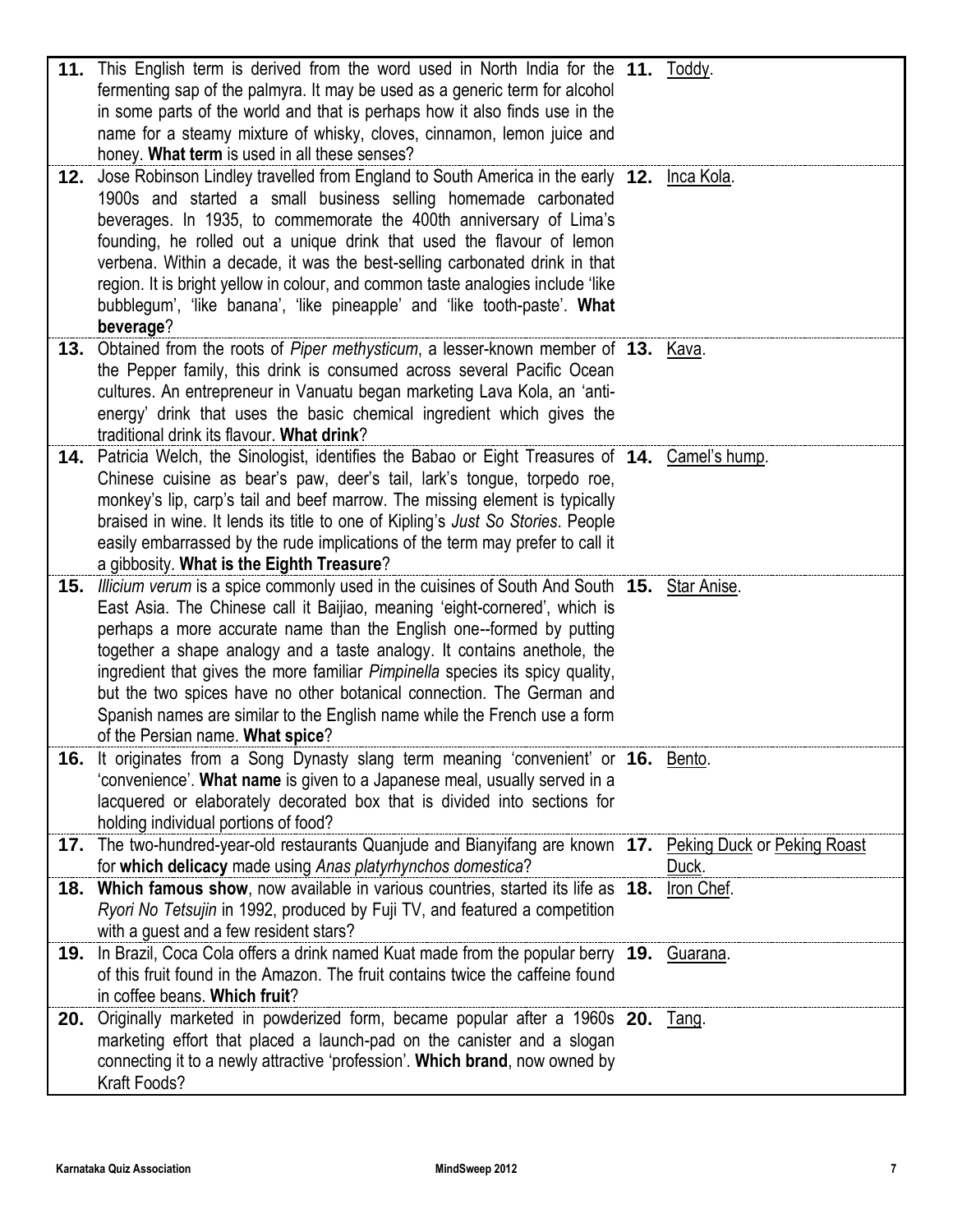|     | 1. The Shass Pollaks are a community fabled for their feats of memory. With a<br>particular book, they could recall a word from the exact spot where the<br>experimenter stuck a pin into the page before them, and then recall the<br>exact word several pages below into which that pin might have travelled.<br>They take the name Shass from the informal term for the book that they<br>learn so well. What book is this?            |    | 1. Talmud. (Also accept Mishna.)              |
|-----|-------------------------------------------------------------------------------------------------------------------------------------------------------------------------------------------------------------------------------------------------------------------------------------------------------------------------------------------------------------------------------------------------------------------------------------------|----|-----------------------------------------------|
| 2.  | This term was originally a conceit in engineering that referred to ways of<br>enhancing bodies for survival in harsh extra-terrestrial contexts. The term<br>received a social sciences twist when Donna Haraway appropriated it as a<br>metaphor for the growing appropriation of human beings into mechanical<br>social systems. What term?                                                                                             |    | 2. $Cyborg.$                                  |
| 3.  | Karl Witfogel suggest that this idea, used by Karl Marx in his writings, was<br>dismissed by Soviet-era theoreticians because it reminded them too much<br>of life under Stalin. What concept, used by Marx to denote patterns of State<br>power exercised both militarily and through land-holding and means of<br>irrigation in a certain region of the world?                                                                          |    | <b>3.</b> Asiatic mode of production.         |
| 4.  | It denoted a woman in French/Creole, and that is how it figures in the title of<br>a popular tune from the 1930s. This word may have some connection to the<br>Dutch word for woman and is still preserved in the name of this Amsterdam<br>building, founded in the 12th century as a bastion for single women. Name<br>either the tune OR the Amsterdam structure.                                                                      | 4. | <b>Begin the Beguine OR The</b><br>Begijnhof. |
| 5.  | In the 18th and 19th centuries, this term was applied to the human rights<br>argument made by such people as the Englishman who inspired the 2006<br>film Amazing Grace. Nowadays it denotes sociologists and others who<br>believe that jails are ineffective. What term?                                                                                                                                                                |    | 5. Abolitionism.                              |
| 6.  | He spent quite some time studying Indonesia and came back to advocate a<br>style of writing for ethnography that he described as 'Thick Description'. His<br>equivocality in the face of complicated situations caused some detractors to<br>lampoon his style as Otoh-Botoh--meaning 'On the One Hand, But on the<br>Other Hand'. Who?                                                                                                   |    | 6. Clifford Geertz.                           |
| 7.  | (Visual) In 1971, a king used this artifact as symbol during the celebration of<br>what he called the 2,500th anniversary of the monarchy in his country. He<br>also offered a copy to the UN and claimed that it was the world's first human<br>rights charter. Historians tend to disagree and believe that it contains no<br>more than the polite formulae by which rulers begin talking to newly<br>acquired subjects. What artifact? |    | 7. The Cyrus Cylinder (from Iran).            |
|     | 8. A Filipino politician presented a bill in the Senate in 1962 to adopt this name<br>in place of the Philippines. While the bill was being debated, news arrived<br>that the name had already been chosen by the freedom movement in a<br>nearby country-in-waiting. What name?                                                                                                                                                          |    | 8. Malaysia.                                  |
|     | 9. This word, borrowed from a European language, means 'word'. It may<br>indicate a system of conditional release in law-enforcement. To the<br>followers of Ferdinand de Saussure, it indicates spoken language,<br>utterance, or examples of actual language in use. What term?                                                                                                                                                         |    | 9. Parole.                                    |
| 10. | The term that denotes the fact that awareness of being the target of 10. Hawthorne Effect.<br>sociological investigation can lead to positive modifications in behaviour and<br>owes its origins to studies conducted at the various factories of the Western<br>Electric Company, Chicago. What term?                                                                                                                                    |    |                                               |

**MindSweep 2012 Social Sciences**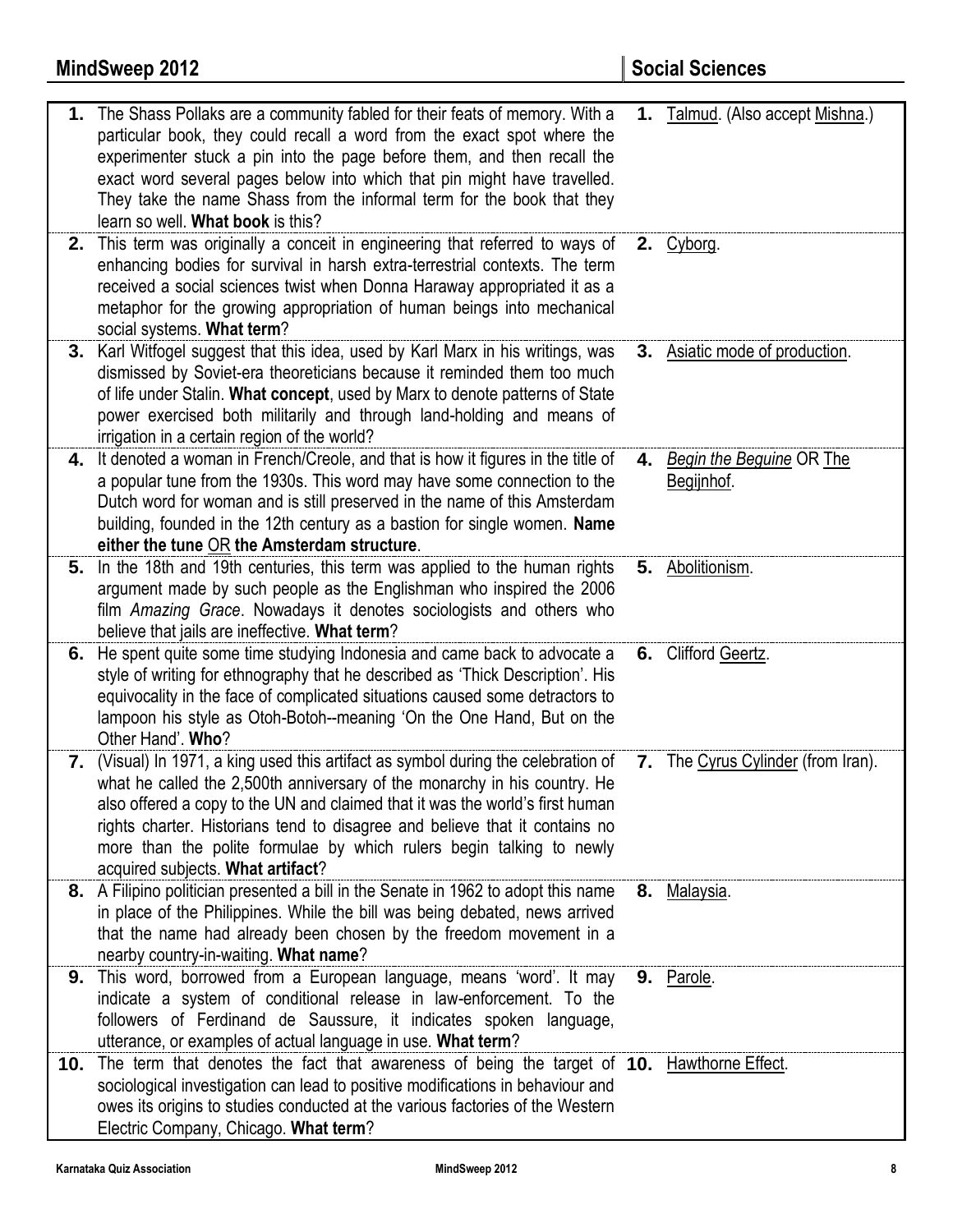| Teapot Dome scandal OR Teapot      |
|------------------------------------|
|                                    |
|                                    |
|                                    |
|                                    |
|                                    |
|                                    |
|                                    |
|                                    |
|                                    |
|                                    |
| Corpus Juris Civilis. (Also accept |
|                                    |
|                                    |
| South Korea's Sunshine Policy      |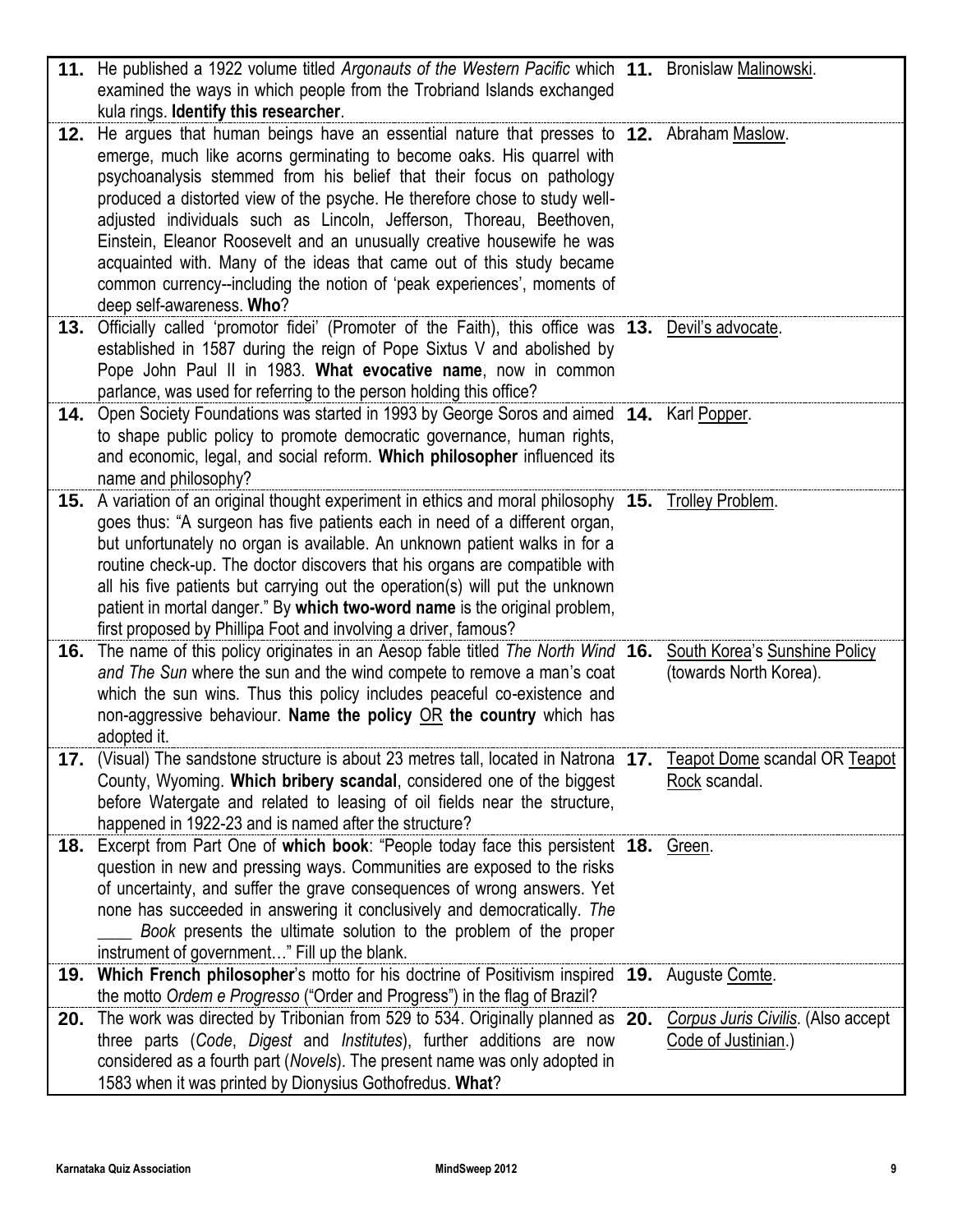|     | 1. Jason Webster's Duende is a book about his love affair with which art<br>form?                                                                                                                                                                                                                                                                                                                  |    | 1. Flamenco.                                                                              |
|-----|----------------------------------------------------------------------------------------------------------------------------------------------------------------------------------------------------------------------------------------------------------------------------------------------------------------------------------------------------------------------------------------------------|----|-------------------------------------------------------------------------------------------|
|     | 2. The Mozambique-born Mariza is an exponent of which genre of music?                                                                                                                                                                                                                                                                                                                              | 2. | Fado.                                                                                     |
| 3.  | The three components of this annual festival are wrestling, horse-racing and<br>archery--the events are thus also known as 'the three games of men'.<br><b>Which festival?</b>                                                                                                                                                                                                                     |    | 3. Naadam (from Mongolia).                                                                |
|     | 4. Chunori is a dramatic technique featuring an actor suspended in midair and<br>moving over stage and audience. Once done using ropes, it is now<br>executed using steel wires. In what sort of performance would you get to<br>witness Chunori?                                                                                                                                                  |    | 4. Kabuki.                                                                                |
| 5.  | The devices crucial to these performances are made out of buffalo-hide and<br>then mounted on to bamboo sticks. The performances are typically based<br>on stories from the Ramayana and the Mahabharata. The other traditional<br>elements were cotton screens and oil lamps. Takes its name from the local<br>words for 'shadow' and 'skin'. What?                                               | 5. | <b>Wayang Kulit (Shadow puppetry</b><br>from Indonesia).                                  |
|     | 6. It takes its name from the fact that it is observed on the fifth day of the fifth<br>month. The popular Western name for this observance is derived from one<br>of the public activities associated with the occasion. What?                                                                                                                                                                    | 6. | <b>Dragon Boat Festival OR</b><br>Duanwu.                                                 |
|     | 7. The English terms 'haggard', 'allure' and 'wrapped around the little finger' all<br>owe their origins to which ancient cultural practice?                                                                                                                                                                                                                                                       |    | 7. Falconry.                                                                              |
| 8.  | It is literally a 'new day', and the promise that this name contains is<br>celebrated by the Haft Sin table-setting which pays tribute to the seven<br>elements of life. What observance are we talking about?                                                                                                                                                                                     |    | 8. Nowruz (Persian New Year).                                                             |
| 9.  | The dialect Lunfardo bears a name meaning 'outlaw' and originated either<br>among European immigrants or among criminals. It gained greater<br>respectability in the 20th century on account of its association with another<br>practice. What was this practice?                                                                                                                                  |    | <b>9.</b> Tango.                                                                          |
|     | 10. What specific link connects the previous 9 answers?                                                                                                                                                                                                                                                                                                                                            |    | <b>10.</b> UNESCO's list of practices that<br>constitute Intangible Cultural<br>Heritage. |
|     | 11. Which popular dramatist is known for such works as The Winslow Boy, 11. Terence Rattigan.<br>The Browning Version, The Deep Blue Sea and Separate Tables? He said<br>that he wrote his plays to please a symbolic playgoer, "Aunt Edna",<br>someone from the well-off middle-class who had conventional tastes; his<br>critics frequently used this character as the basis for belittling him. |    |                                                                                           |
|     | 12. Leó Szilárd drew inspiration from whose novel The World Set Free while 12. H.G. Wells.<br>developing the idea of nuclear chain reaction? Incidentally, he is also known<br>for the catchphrase "The war to end war" associated with World War I.                                                                                                                                               |    |                                                                                           |
|     | 13. Whose last words, as reported in his obituary in The Times, were alleged 13. Charles Dickens.<br>to have been: "Be natural my children. For the writer that is natural has<br>fulfilled all the rules of art."? His will stipulated that no memorial be erected<br>to honour him.                                                                                                              |    |                                                                                           |
|     | 14. Which American playwright, stage director and screenwriter died in 2011, 14. Arthur Laurents.<br>after producing a body of work that includes West Side Story, Gypsy,<br>Hallelujah, Baby! and La Cage Aux Folles?                                                                                                                                                                             |    |                                                                                           |
| 15. | (Visual) Identify this gentleman, caricatured here by Al Hirschfeld, known 15. Noël Coward.<br>for what Time magazine called "a sense of personal style, a combination of<br>cheek and chic, pose and poise".                                                                                                                                                                                      |    |                                                                                           |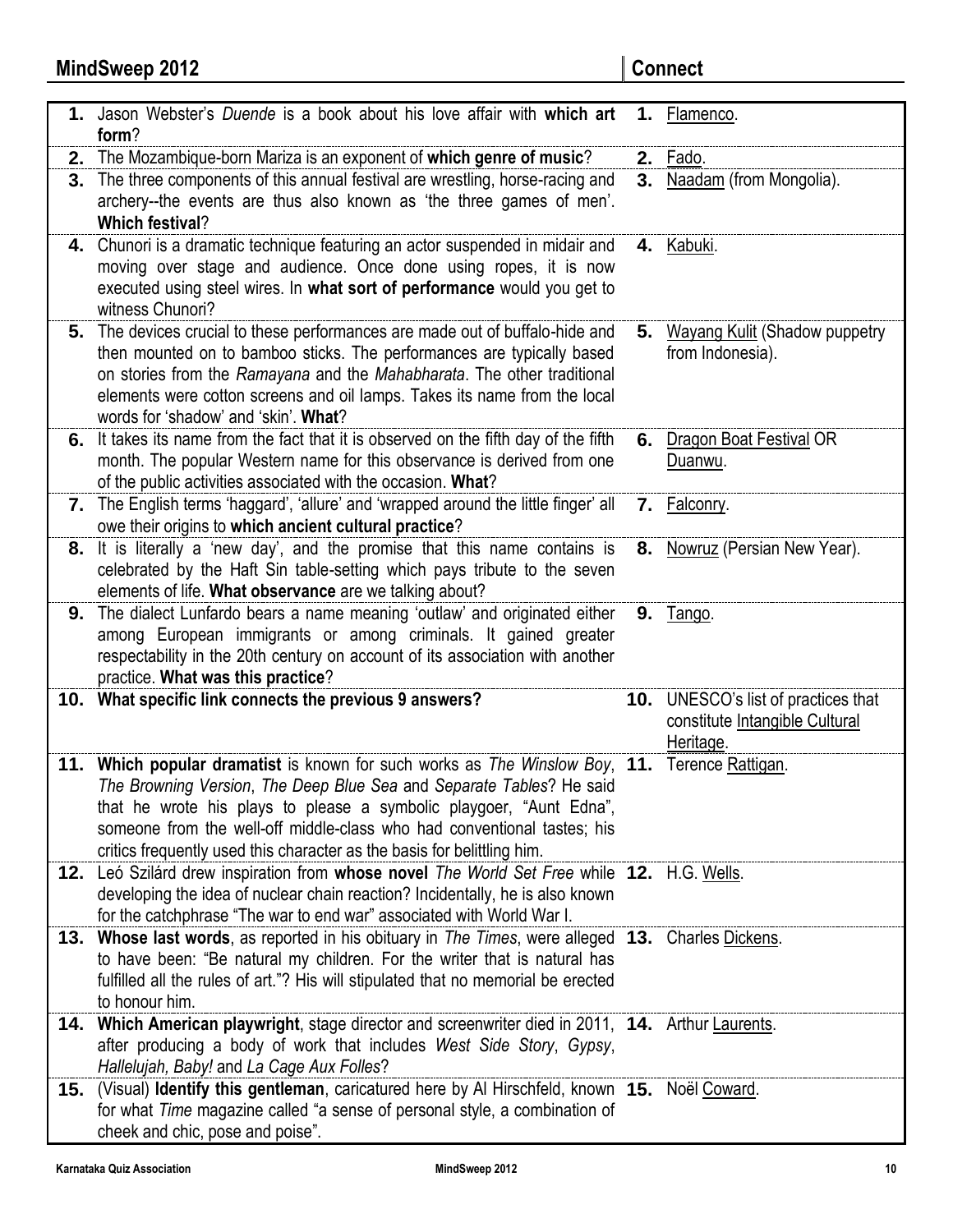|     | 16. Whose 1953 work The Hill of Devi derives inspiration from the temple of 16. E.M. Forster.<br>Devi Vaishini on the Tekri hill in Dewas in the Indian state of Madhya<br>Pradesh?                                                                                                                                                                                          |                                                                                                                                                                                                                                                                                                                                                                                                                                                                                     |
|-----|------------------------------------------------------------------------------------------------------------------------------------------------------------------------------------------------------------------------------------------------------------------------------------------------------------------------------------------------------------------------------|-------------------------------------------------------------------------------------------------------------------------------------------------------------------------------------------------------------------------------------------------------------------------------------------------------------------------------------------------------------------------------------------------------------------------------------------------------------------------------------|
| 17. | (Visual) Whose portrait, painted by his post-impressionist painter father 17. Boris Pasternak.<br>Leonid, is shown here?                                                                                                                                                                                                                                                     |                                                                                                                                                                                                                                                                                                                                                                                                                                                                                     |
|     | 18. Whose magnum opus takes its title comes from the Book of Proverbs, 9:1: 18. T.E. Lawrence.<br>"Wisdom hath builded her house, she hath hewn out her                                                                                                                                                                                                                      |                                                                                                                                                                                                                                                                                                                                                                                                                                                                                     |
|     | 19. He served as a secret agent under the name Peter John Rule and helped 19. Pierre Boulle.<br>the resistance movement in China, Burma, and French Indochina. In 1943,<br>he was captured by Vichy France loyalists on the Mekong River and was<br>subjected to severe hardship and forced labour. These experiences formed<br>the foundation of his famous 1952 work. Who? |                                                                                                                                                                                                                                                                                                                                                                                                                                                                                     |
|     | 20. What specific link connects the previous 9 answers?                                                                                                                                                                                                                                                                                                                      | 20. Movies directed by David Lean.<br>Terence Rattigan (The Sound<br>Barrier), H.G. Wells (The<br>Passionate Friends), Charles<br>Dickens (Great Expectations,<br>Oliver Twist), Arthur Laurents<br>(Summertime), Noël Coward (In<br>Which We Serve, This Happy<br>Breed, Blithe Spirit, Brief<br>Encounter), E.M. Forster (A<br>Passage to India), Boris<br>Pasternak (Doctor Zhivago), T.E.<br>Lawrence (Lawrence of Arabia),<br>Pierre Boulle (The Bridge on the<br>River Kwai)] |